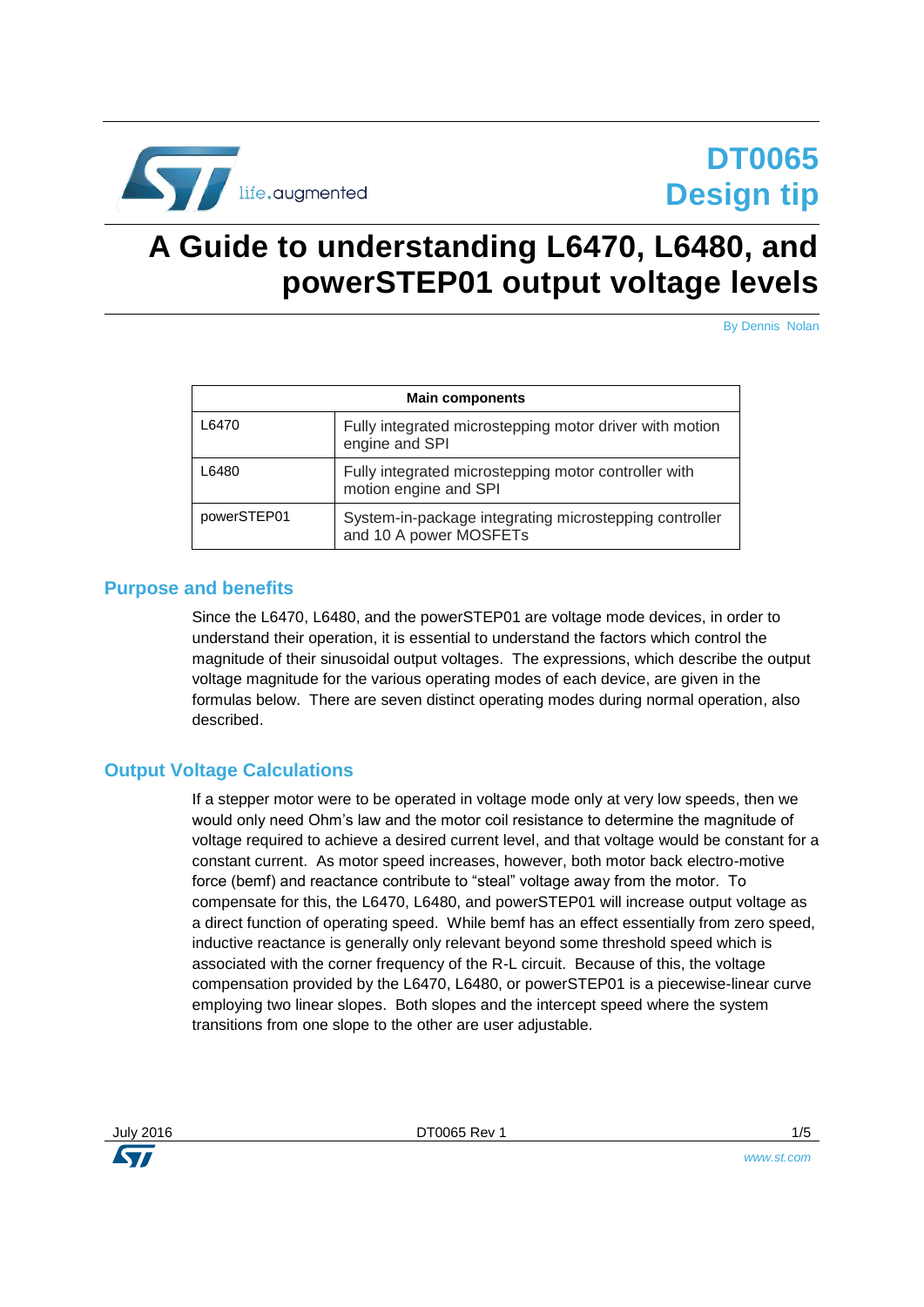Please note, in formulas 2, 3, and 4, the terms (SPEED/250) and (ST\_SLP/256). The register setting ST\_SLP controls the slope of the "volts per HZ" type of bemf compensation term in effect when operating below the intercept speed. One way to interpret ST\_SLP is that it represents the amount of "boost" that is applied when the speed reaches 250 steps/second. The term (ST\_SLP/256) simply identifies the intrinsic 8 bit scaling of the term, where 256 would represent 1.0 or full boost. For example, if ST\_SLP is set to 128, then the addition from the boost term will be  $\frac{1}{2}$  (128/256) of Vs (at 250 steps/second). At speeds above or below 250 steps/second, the boost will be proportionately above or below  $\frac{1}{2}$  of Vs. Of course, the peak voltage output will be limited or clipped at Vs. In summary, when operating below the intercept speed, the output voltage magnitude is made up of two components. A fixed component (determined by KVAL\_HOLD, KVAL\_RUN, KVAL\_ACC, or KVAL\_DEC as appropriate) and a variable term which is directly proportional to motor speed.

The output voltage magnitude when operating above the intercept speed is similar in that the magnitude is again made up of two terms, one constant and one variable. In formulas 5, 6, and 7, the constant term is the one enclosed in square brackets. This term represents the output voltage expressed in formulas 2, 3, or 4 just up to the point where the motor attains intercept speed. Going beyond intercept speed, the variable term is quite similar to the variable term in effect below intercept speed except that the contribution is now directly proportional to DELTA\_SPEED, which is the amount by which motor speed exceeds the intercept speed, and the slope of this variable term can be determined by one of two possible slopes. Either FN\_SLP\_ACC (actually in effect when either accelerating or running at constant speed) or FN\_SLP\_DEC (in effect when decelerating) will be used as appropriate.

The following formulas apply equally to the L6470, L6480 and the powerSTEP01 when operating in voltage mode. The formulas are divided into the 7 distinct operating modes.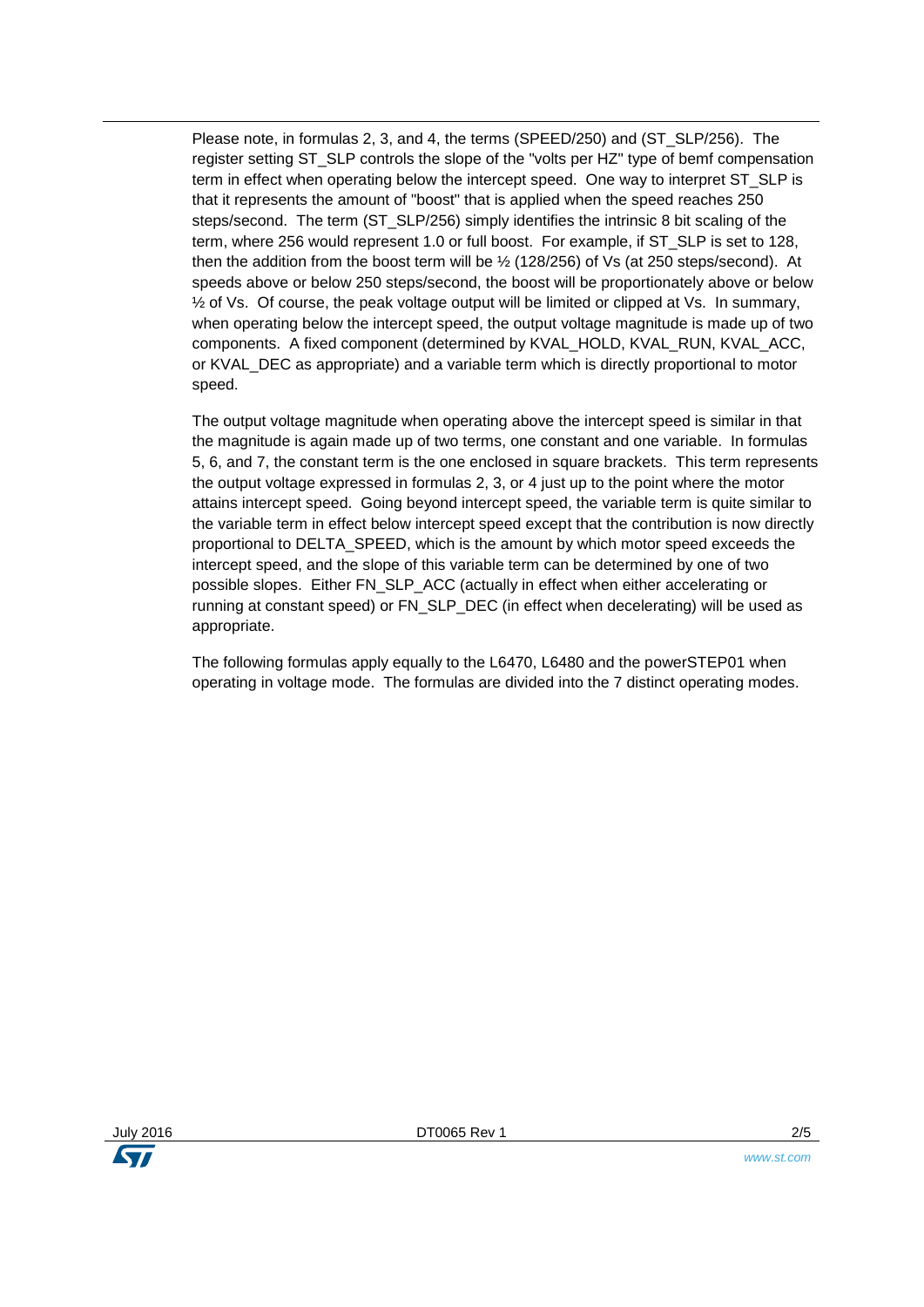1. Motor stopped:

Vp = Vs \* (KVAL\_HOLD / 256)

Note: Vp is the peak sinusoidal value and will only be realized if the electrical angle at stop is 0, 90, 180, or 270 degrees and will be positive or negative at Va or Vb according to the electrical angle.

2. Constant speed below intersect speed:

Vp = Vs (KVAL\_RUN/256) + Vs(SPEED/250)(ST\_SLP/256)

3. Accelerating below intersect speed:

Vp = Vs (KVAL\_ACC/256) + Vs(SPEED/250)(ST\_SLP/256)

4. Decelerating below intersect speed:

Vp = Vs (KVAL\_DEC/256) + Vs(SPEED/250)(ST\_SLP/256)

5. Constant speed above intersect speed:

Vp = [Vs (KVAL\_RUN/256) + Vs(INT\_SPEED/250)(ST\_SLP/256)] + Vs(DELTA\_SPEED/250)(FN\_SLP\_ACC/256)

6. Accelerating above intersect speed:

Vp = [Vs (KVAL\_ACC/256) + Vs(INT\_SPEED/250)(ST\_SLP/256)] + Vs(DELTA\_SPEED/250)(FN\_SLP\_ACC/256)

7. Decelerating above intersect speed:

Vp = [Vs (KVAL\_DEC/256) + Vs(INT\_SPEED/250)(ST\_SLP/256)] + Vs(DELTA\_SPEED/250)(FN\_SLP\_DEC/256)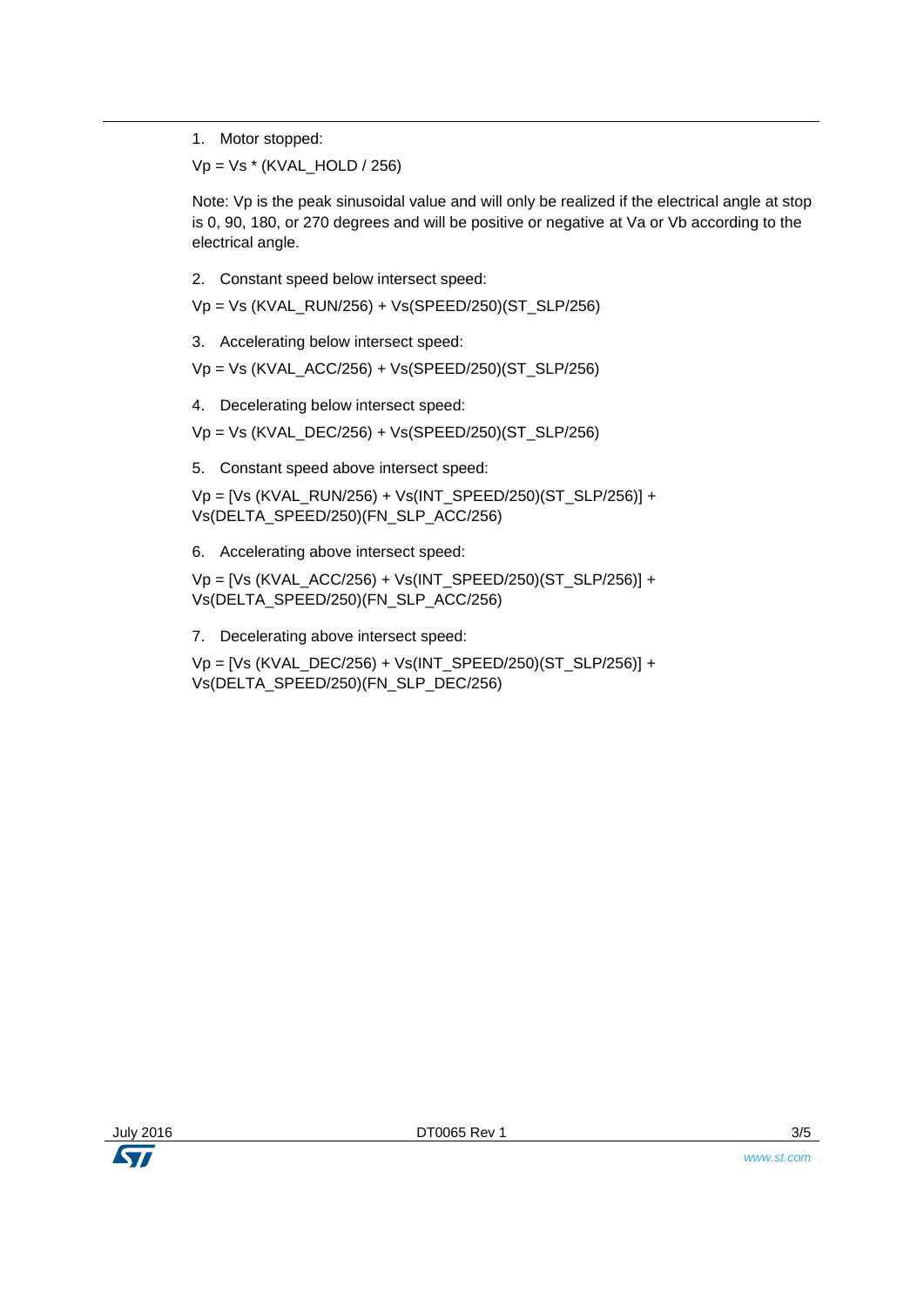Notes:

1. Vp is the peak sinusoidal output voltage.

2. Vs is the motor supply voltage in volts.

3. SPEED is motor speed in full steps per second.

4. INT\_SPEED is the intersect speed in steps/second.

5. DELTA\_SPEED is the speed in steps/second in excess of the INT\_SPEED, (SPEED – INT\_SPEED).

6. The effect of Low Speed Optimization is not included in the formulas. This contribution is zero once the motor speed exceeds MIN\_SPEED.

7. If the supply voltage compensation is enabled, the Vp (peak sinusoidal output voltage) expressed in the seven main operating states is further multiplied by a factor of:

 $(1.65/Vadc)(1 + K$  therm/32) where Vadc is the voltage present at the ADC input pin and K\_Therm ranges from 0 to 15.

Vadc is derived from the supply voltage and calibrated to present 1.65 volts with supply at nominal.

## **Support material**

| <b>Documentation</b>                                                                                     |  |  |
|----------------------------------------------------------------------------------------------------------|--|--|
| Datasheet, L6470, Fully integrated microstepping motor driver with motion engine and SPI                 |  |  |
| Datasheet, L6480, Fully integrated microstepping motor controller with motion engine and SPI             |  |  |
| Datasheet, powerSTEP01, System-in-package integrating microstepping controller and 10 A<br>power MOSFETs |  |  |

#### **Revision history**

| <b>Date</b> | Version | <b>Changes</b>  |
|-------------|---------|-----------------|
| 14-Jul-2016 |         | Initial release |